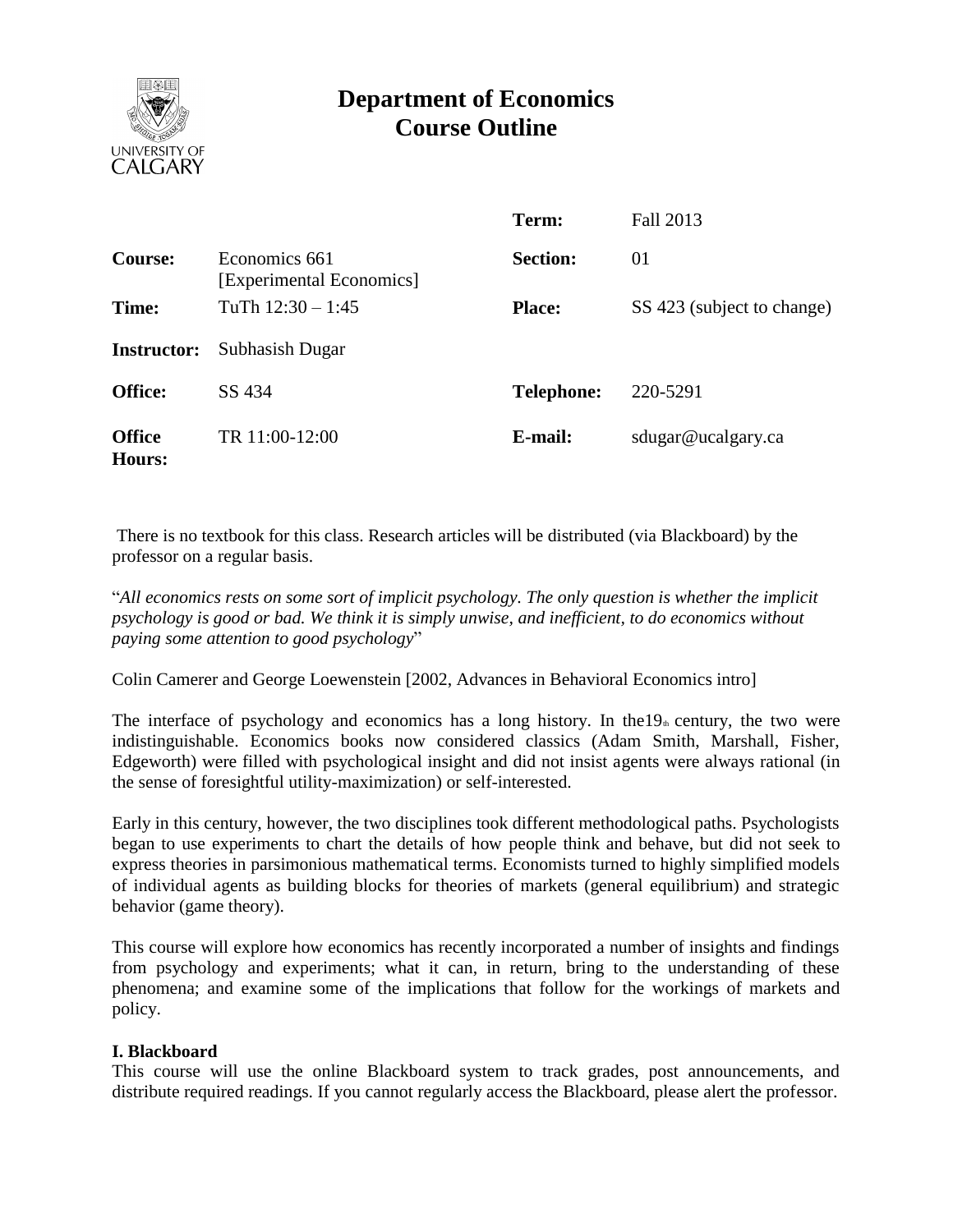## **II. Live with a Topic for Two weeks**

The course topics will be covered in a series of 13 weeks lecture. The course will cover about *six*  topics (some of them are listed below) or so. For each topic we will use approximately *two* weeks or more. Of course, there is a trade-off between the number of important topics that one could cover during this time period and how much time one could possibly devote to each topic. I prefer to deal with a topic for a few weeks rather than just scratching the surface of a lot of topics, crammed together during this short time frame.

## **III. Evaluation Schemes**

There are no exams in the course. In your future lives as M.A./PhD-holding economists, you will not be evaluated using closed-book exams. All of the assignments in the class are intended to build skills that you'll use in the future as you do research, teach, present seminars, etc. Your course grade will be based on your performance on four referee reports, two in-class presentations, and a research proposal.

- *Referee reports:* you will complete four referee reports in which you will summarize a recent working paper in behavioral economics, assess its strengths and weaknesses, and make suggestions for improvement. The professor will assign the papers. Each referee report will be worth 10 points. Each student will submit his/her referee report by a deadline, which will be announced in the class. Do not disclose a particular point about the paper that you think others might miss. Because if that point is really an important one about the paper and reveals a serious crack in that paper, then your referee report should get higher points. So, be selfinterested!
- *Class presentations:* you will make two in-class presentations over the course of the semester, each of which is worth 15 points. The professor will assign you papers, but the subject of that paper will be based either on one of the topics covered in the class or a subject area of your liking. In each presentation, you will "teach" the paper to the class and lead a class discussion of its strengths and weaknesses.
- *Research proposal:* you will submit to me a research proposal. The main objective of this course is to offer you ample opportunities so that you can develop your skills for becoming a successful researcher. The topic of the research paper will be chosen by you and it may or may not build on one topic that we have covered in the class or may bridge across topics. In your research proposal, you should try to come up with a research question that is original in nature. If the research proposal is about an experiment, your proposal should detail the design to test the research question at hand. If the research proposal is about a theory that you want to develop, then your proposal should detail the model. The research paper will have 15 points.
- *In-Class Participation:* Each student will be expected to extensively participate in class discussion. I expect you to be highly critical of the class material and analyze each experiment and theory with great perseverance. I reserve the right to randomly pick any one of you to provide your opinion on materials covered. Your in-class participation will have 15 points.

# **III. Presentation & Discussion Tips**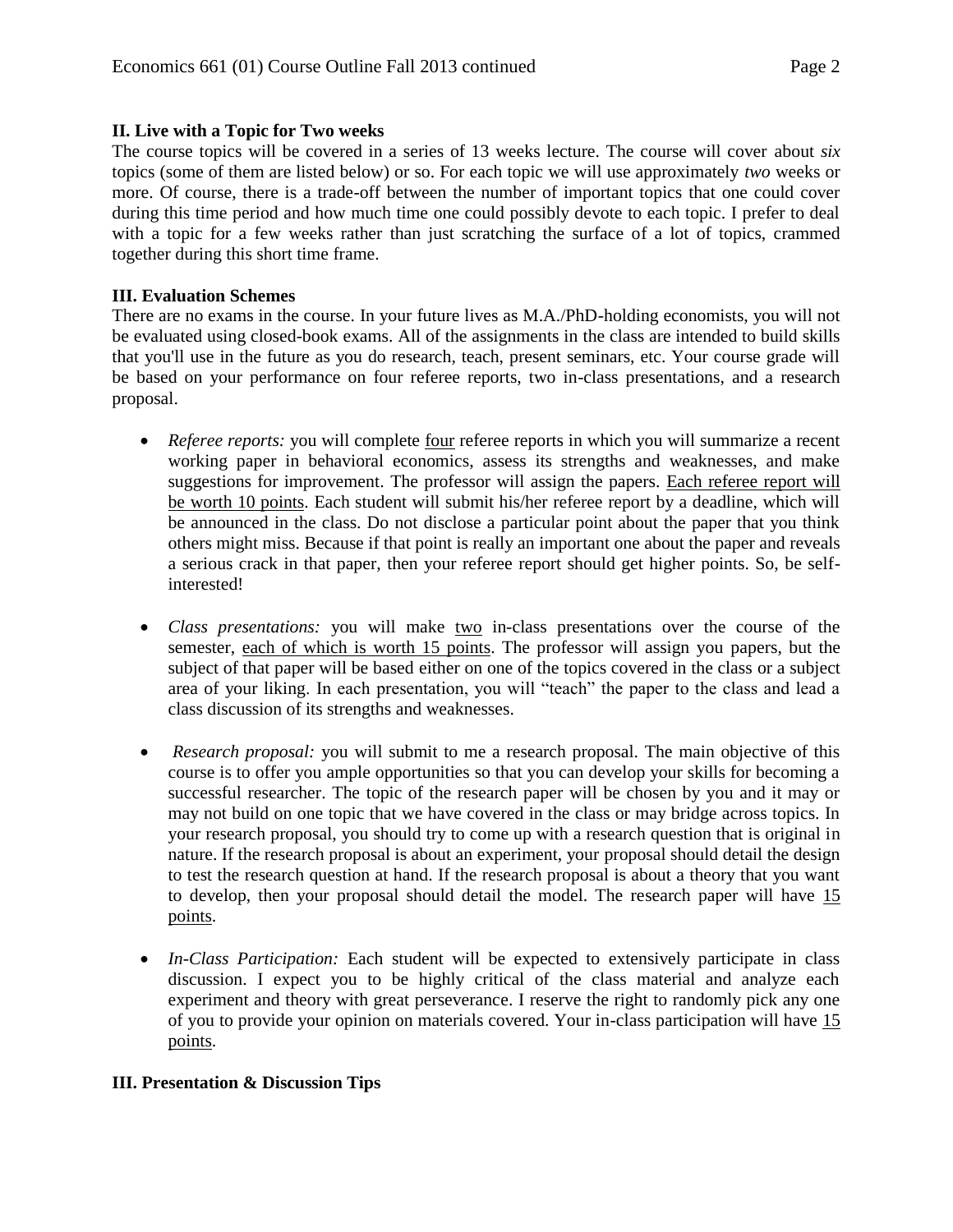The student presentation should:

- be typed, 12 point, Times New Roman, justified style,
- $★$  be well-prepared and organized,
- $\bullet$  summarize any important experimental or empirical fact (*i.e.*, data) of the readings,
- **\*** summarize any theories and models provided by the paper,
- $\text{\#}$  discuss if/how the theory or data might apply to other situations,
- and include some insights from related works (and perhaps knowledge from other courses).

The prepared referee report should:

- mention the main questions of the assigned paper,
- $\textcolor{blue}{\clubsuit}$  list the main findings of the paper,
- $\bullet$  be constructively critical of the methodology and the experimental design of the paper,
- be careful of the data analysis and interpretation of the data,
- and suggest ways to improve the design and data analysis of the paper, and comment on the

merit of the question and conclude with what particular economically relevant insight that paper has generated.

A good proposal:

 $\textbf{\text#}$  is between 5 and 10 pages,

is broken into 3 to 6 coherent sections, such as (for example) "Introduction", "Related Literature", "Proposed Experiment", "Hypotheses", and "Conclusion",

has a title page with the author's name, title, and an abstract of *<*100 words that summarizes the proposal,

properly surveys related literature to show that (a) your idea hasn't been done, and (b) your idea has spotted an interesting hole in the literature,

- provides *in very clear detail* what exactly you propose to work on,
- $#$  has a list of hypotheses,
- *Examples of potentially relevant topics:*

Addiction, anonymity, attention, auctions, auditing, bargaining, beauty, biases, bounded rationality, bracketing, bubbles, business, children, communication, confidence, confirmatory bias, contract theory, cooperation, coordination, corruption, crime, deception (in or outside the lab), decision making, deductive reasoning, development, discrimination, double auctions, emotions (including anger, anxiety, disappointment, elation, envy, fear, guilt, meta-guilt, irritation, joy, regret, shame, surprise) entrepreneurial discovery, evolution, equity premium puzzle, ethnicity, evolution, experimental business research, fairness, feelings, field experiments, finance, fines, framing, gender, government failure, group decisions, happiness, health, hedonics, herding, heuristics, history of behavioral/experimental economics, hyperbolic discounting, identity, imitation, implementation, incentives, inference, informational cascades, internet, intertemporal choice, judgment, law, learning, liberty, loss aversion, lying, macro, marketing, markets, matching, mechanism design, memory, mental accounting, money illusion, mood, multicriteria games, neuroeconomics, networks, optimism, organizations, paternalism, peer group effects, pessimism, policy, political science, political stock markets, preference reversals, procedural rationality, procrastination, promises, prospect theory, psychological games, public choice, public goods, punishment, quantal response, reciprocity, reference dependence, reputation, revealed preference, revenge, rewards, sabotage, savings, script analysis, signaling, shirking, social distance, social norms, social preferences, social respect, somatic markers, speculation, statistics, status, teams, temptation, threats, time consistency, time preference, unawareness, visceral factors, voting, wages, welfare…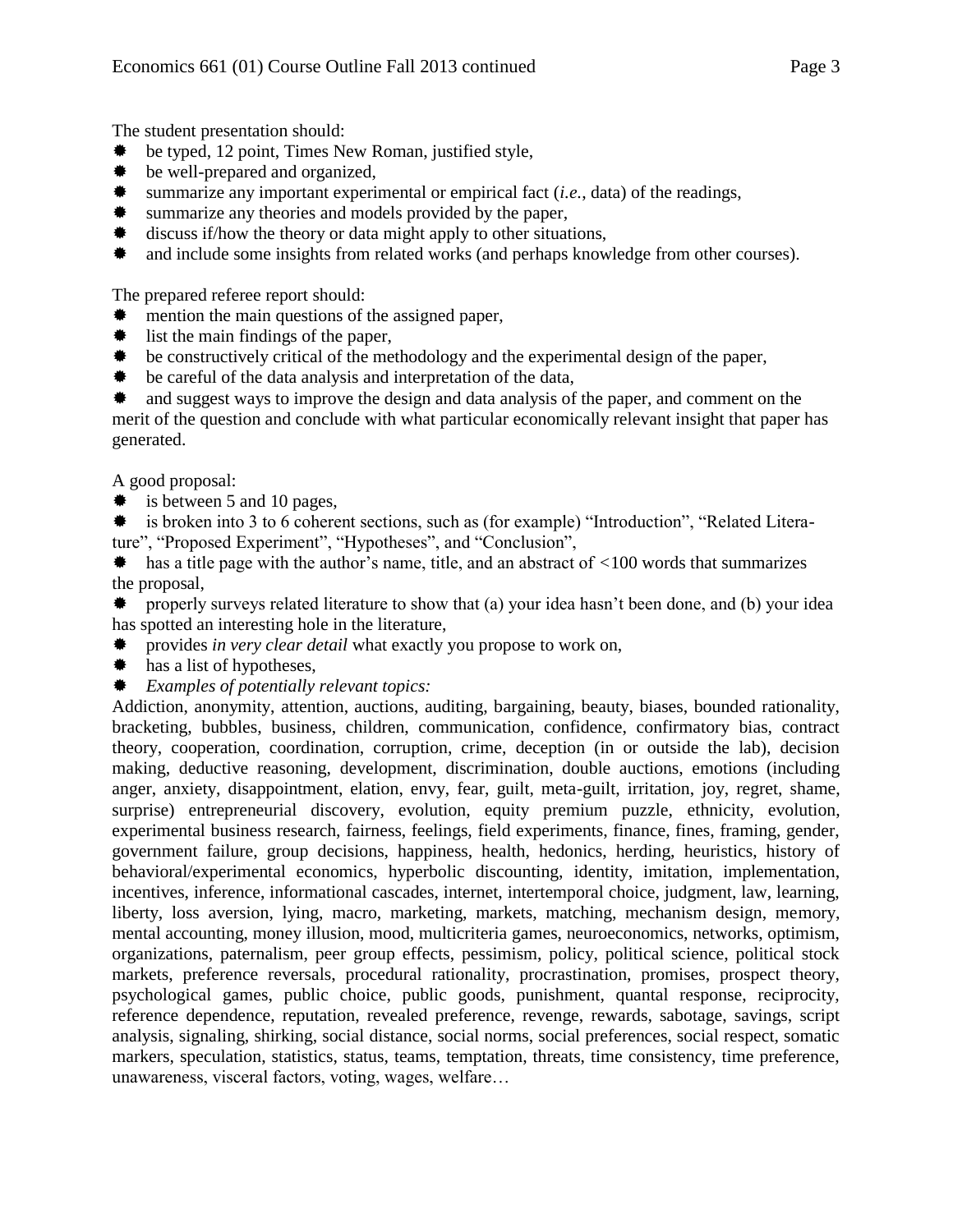## **IV. Overview of Behavioral Decision Theory**

Matthew Rabin, "A Perspective on Psychology and Economics," *European Economic Review* 46 (2002), pp. 657-685.

Colin Camerer and George Loewenstein, "Behavioral Economics: Past, Present, Future," Chapter 1 in "Advances".

Daniel Kahneman, "Maps of Bounded Rationality: Psychology for Behavioral Economics," *American Economic Review* 93 (2003), 1449-1475.

Colin Camerer, pages 617-673 of "Individual Decision Making," Chapter 8 in John Kagel and Alvin Roth, editors, *The Handbook of Experimental Economics*, Princeton, NJ: Princeton University Press, 1995, pp. 587-703

Daniel Kahneman, "A Psychological Perspective on Economics," *American Economic Review Papers and Proceedings* 93 (2003), pp. 162-168.

## **V. Tentative List of Topics (we will cover only about six of them)**

- $\text{\textsterling}$  Psychology & Economics
- $\text{\textsterling}$  Altruism, fairness, and Reciprocity
- $★$  Extrinsic incentives, intrinsic motivation, and social norms
- $*$  Reference dependence and Loss Aversion
- $\textcolor{blue}{\clubsuit}$  Discrimination in the Lab & the Field
- **\*** Mixed-Strategy Equilibrium: Tennis & Soccer
- $★$  Incentives and Tournaments
- $★$  Coordination Games

## **Grade Determination:**

As a guide to determining standing, these letter grade equivalences will generally apply:

|               | $A+95-100$ $B+77-81$ | $C+67-69$ D+56-59 |           |
|---------------|----------------------|-------------------|-----------|
| A 87 - 94     | B 74 - 76            | $C_{64-66}$       | D 50 - 55 |
| $A - 82 - 86$ | $B - 70 - 73$        | $C - 60 - 63$     | $F(0-49)$ |

A passing grade on any particular component of the course is not required for a student to pass the course as a whole.

Students' Union Vice-President Academic: Emily Macphail Phone: 403-220-3911 E-mail [suvpaca@ucalgary.ca](mailto:subpaca@ucalgary.ca)

Students' Union Faculty Representative (Arts)

Phone: 403-220-3913Office: MSC 251

E-mail [arts1@su.ucalgary.ca](mailto:arts1@su.ucalgary.ca) [arts2@su.ucalgary.ca,](mailto:arts2@su.ucalgary.ca) [arts3@su.ucalgary.ca,](mailto:arts3@su.ucalgary.ca) [arts4@su.ucalgary.ca](mailto:arts4@su.ucalgary.ca)

Society of Undergraduates in Economics (S.U.E.): [www.ucalgary.ca/sue](http://www.fp.ucalgary.ca/econ)

Society of Undergraduates in Economics is a student run organization whose main purpose is to assist undergraduate economics students succeed both academically and socially at the